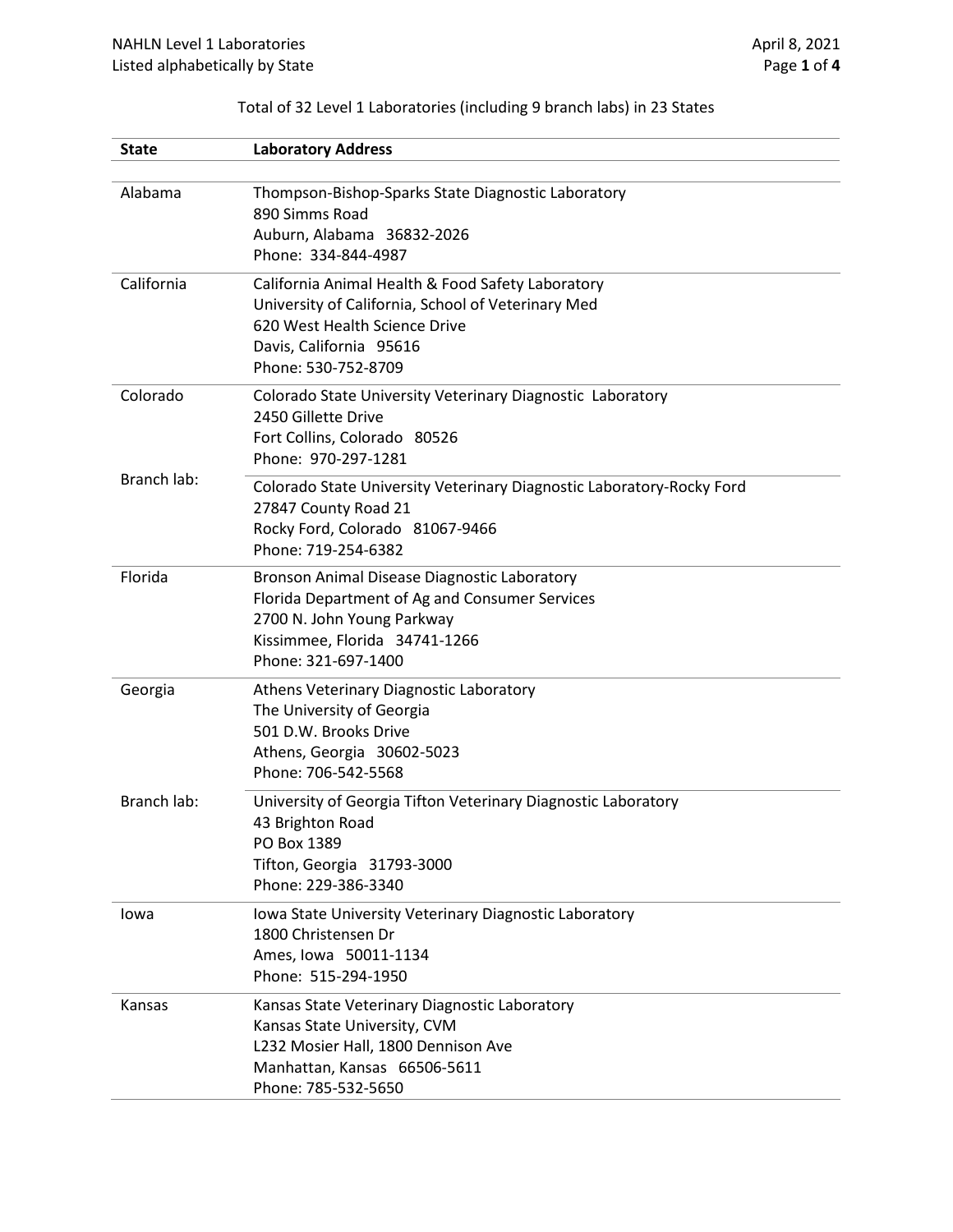| State           | <b>Laboratory Address</b>                                            |
|-----------------|----------------------------------------------------------------------|
|                 |                                                                      |
| Kentucky        | <b>Breathitt Veterinary Center</b>                                   |
|                 | <b>Murray State University</b>                                       |
|                 | 101 MSU Drive                                                        |
|                 | Hopkinsville, Kentucky 42240-2620                                    |
|                 | Phone: 270-886-3959                                                  |
| Louisiana       | Louisiana Animal Disease Diagnostic Laboratory                       |
|                 | River Road Room 1043                                                 |
|                 | Baton Rouge, Louisiana 70803<br>Phone: 225-578-9777 Fax 225-578-9784 |
|                 |                                                                      |
| Michigan        | Michigan State University Veterinary Diagnostic Laboratory           |
|                 | <b>College of Veterinary Medicine</b>                                |
|                 | 4125 Beaumont Rd, Ste 201H                                           |
|                 | Lansing, Michigan 48910-8103                                         |
|                 | Phone: 517-353-1683                                                  |
| Mississippi     | Mississippi Veterinary Research & Diagnostic Laboratory              |
|                 | 3137 Hwy 468 West                                                    |
|                 | Pearl, Mississippi 39208-9007                                        |
|                 | Phone: 601-420-4700                                                  |
| Minnesota       | University of Minnesota Veterinary Diagnostic Laboratory             |
|                 | 1333 Gortner Ave, 244 Vet D L                                        |
|                 | St. Paul, Minnesota 55108-1098                                       |
| Branch lab:     | Phone: 612-625-8787                                                  |
|                 | Minnesota Poultry Testing Lab                                        |
|                 | University of Minnesota Veterinary Diagnostic Lab                    |
|                 | 622 Business Hwy 71 NE                                               |
|                 | Willmar, Minnesota 56201                                             |
|                 | Phone: 320-231-5170                                                  |
| Missouri        | Veterinary Medical Diagnostic Laboratory                             |
|                 | University of Missouri                                               |
|                 | 810 E. Campus Loop                                                   |
|                 | Columbia, Missouri 65211-0001<br>Phone: 573-882-6811                 |
|                 |                                                                      |
| Nebraska        | University of Nebraska                                               |
|                 | <b>Veterinary Diagnostic Center</b>                                  |
|                 | 4040 East Campus Loop North<br>Lincoln, Nebraska 68583-0907          |
|                 | Phone: 402-472-1434                                                  |
|                 |                                                                      |
| <b>New York</b> | Animal Health Diagnostic Center                                      |
|                 | College of Vet Med, Cornell University<br>240 Farrier Road           |
|                 | Ithaca, New York 14853-8002                                          |
|                 |                                                                      |
|                 | Phone: 607-253-3900                                                  |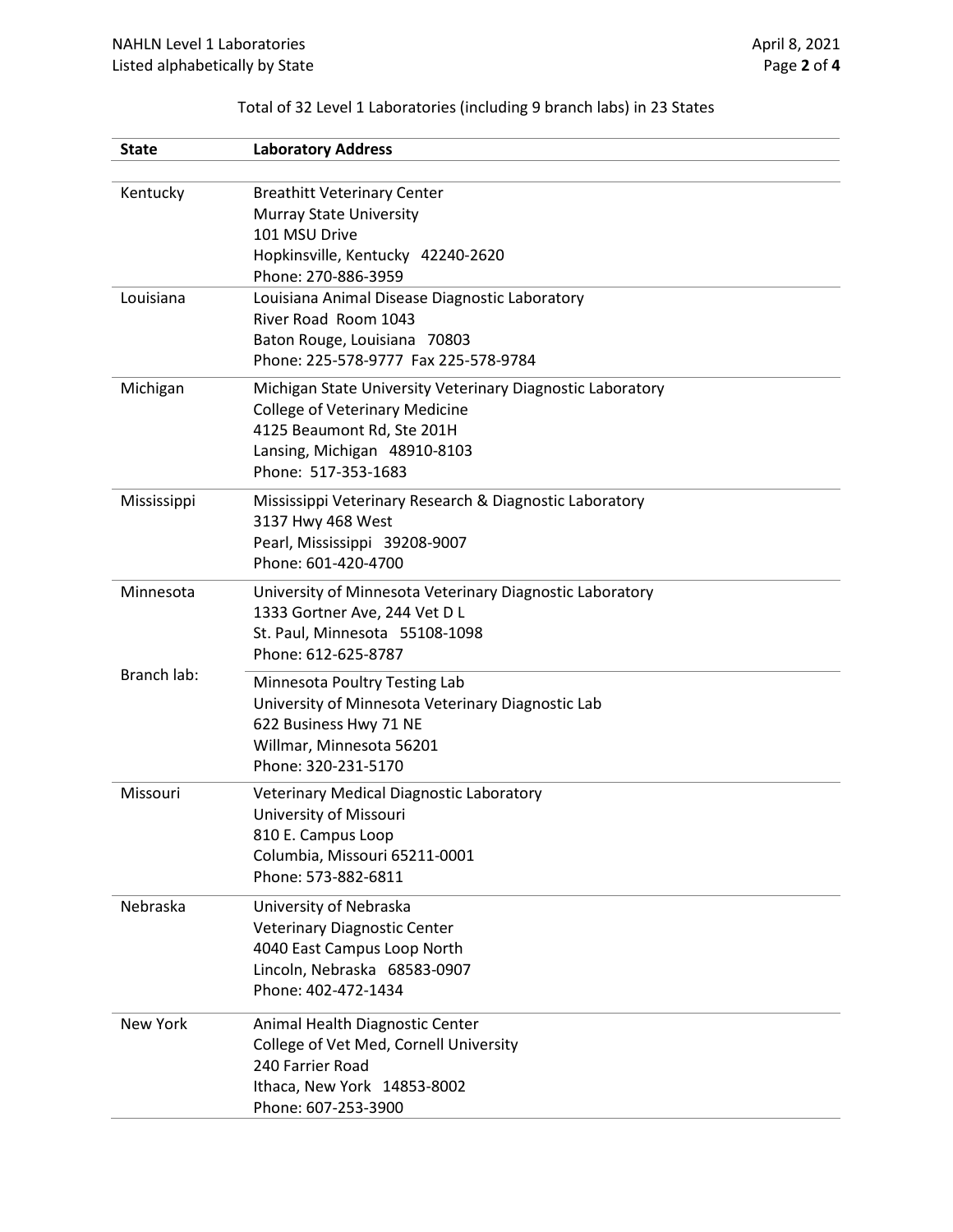| <b>State</b>   | <b>Laboratory Address</b>                                                                                                                                                                                                         |
|----------------|-----------------------------------------------------------------------------------------------------------------------------------------------------------------------------------------------------------------------------------|
|                |                                                                                                                                                                                                                                   |
| North Carolina | <b>Rollins Diagnostic Laboratory</b><br>North Carolina Department of Agriculture<br>2101 Blue Ridge Rd<br>Raleigh, North Carolina 27607-6432<br>Phone: 919-733-3986                                                               |
| Ohio           | Animal Disease Diagnostic Laboratory<br>Ohio Department of Agriculture<br>8995 East Main St., Bldg. #6<br>Reynoldsburg, Ohio 43068-3342<br>Phone: 614-728-6220                                                                    |
| Oklahoma       | Oklahoma Animal Disease Diagnostic Laboratory<br>Oklahoma State University, College of Vet. Med.<br>Farm & Ridge Road<br>Stillwater, Oklahoma 74078-0001<br>Phone: 405-744-6623 Fax 405-744-8612                                  |
| Pennsylvania   | Pennsylvania Veterinary Laboratory<br>Pennsylvania Department of Agriculture<br>2305 N. Cameron Street<br>Harrisburg, Pennsylvania 17110-9405<br>Phone: 717-787-8808                                                              |
| Branch labs:   | University of Pennsylvania,<br>School of Vet Med, New Bolton Center, PADLS<br>382 West Street Rd<br>Kennett Square, Pennsylvania 19348-1692<br>Phone: 610-925-6725<br>Pennsylvania State University, Animal Diagnostic Laboratory |
|                | Wiley Ln<br>University Park, Pennsylvania 16802<br>Phone: 814-863-0837                                                                                                                                                            |
| South Dakota   | Animal Disease Research & Diagnostic Laboratory<br>South Dakota State University<br>Box 2175, N. Campus Dr.<br>Brookings, South Dakota 57007-0001<br>Phone: 605-688-5171                                                          |